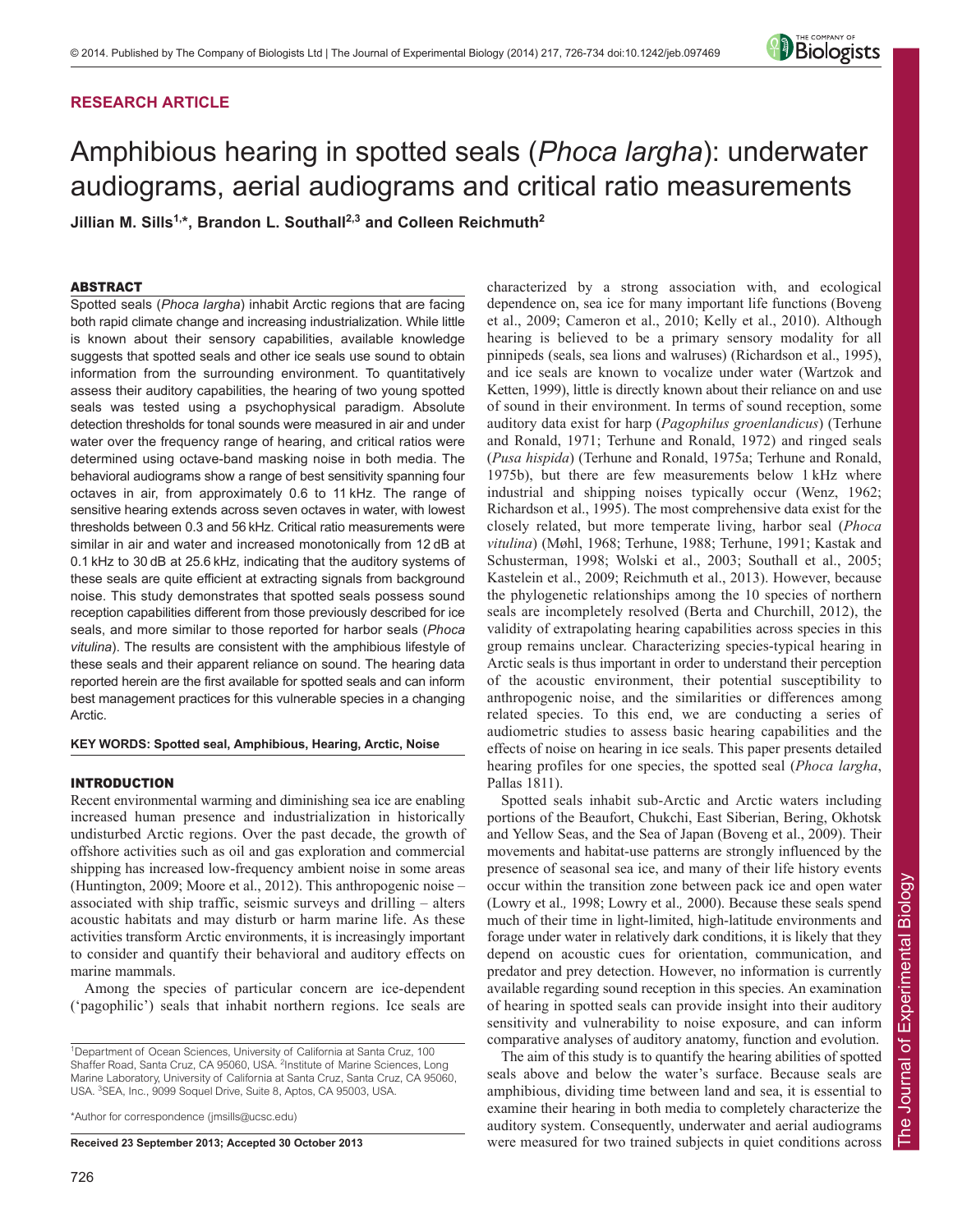|            | List of symbols and abbreviations                                   |
|------------|---------------------------------------------------------------------|
| CR.        | critical ratio                                                      |
| <b>HTP</b> | Hearing Test Program [LabVIEW-based software (Finneran,<br>$2003$ ] |
| $L_{eq}$   | equivalent continuous sound pressure level                          |
| <b>MCS</b> | method of constant stimuli                                          |
| SL.        | sensation level                                                     |
| SPL.       | sound pressure level                                                |

the frequency range of hearing. To directly quantify how noise affects their ability to perceive relevant sounds, hearing was also tested in the presence of controlled background noise. Finally, reaction time measurements were obtained throughout testing to further evaluate the perception of similar sounds detected in quiet and noisy backgrounds. Together, these data allow for meaningful comparisons across frequencies, media, individuals and species, and describe the basic hearing capabilities of spotted seals under different environmental conditions.

# RESULTS

# Underwater audiograms

The underwater hearing thresholds measured for two spotted seals are provided in Table 1, along with corresponding false alarm rates and ambient noise levels. The mean false alarm rates were 0.15 and 0.20, suggesting that neither subject had an especially conservative response bias. Threshold-to-noise offsets in the testing pool were calculated as the difference between hearing threshold and ambient noise spectral density level at each test frequency. The amount by which thresholds exceeded background noise at a specific frequency was variable (15–74 dB), and greatest at high frequencies. Underwater audiograms and the associated ambient noise profile are shown along with some representative audiograms from related species in Fig. 1. The psychometric functions associated with these hearing thresholds are given as supplementary material Figs S1, S2; these show the relationship between signal sound pressure level (SPL) and detection probability at each frequency, and can be used to infer hearing threshold at the 50% detection level and any other level of interest.

The hearing curves of the two individuals were very similar, with a mean difference of 2 dB between their thresholds at each frequency. The frequency of best sensitivity under water was 25.6 kHz for both seals, whose hearing thresholds at this frequency were 53 and 51 dB re. 1 μPa. The frequency range of best sensitivity within 20 dB of the lowest measured threshold extended over more than seven octaves, from approximately 0.3 to 56 kHz for both subjects. Above this range, sensitivity declined by 40 dB within a half octave. Both audiograms exhibited a general U-shape, with sharper high-frequency roll-offs than those observed at low frequencies.

# In-air audiograms

Aerial hearing thresholds are provided in Table 2, along with corresponding false alarm rates, ambient noise levels and reaction times. The mean false alarm rates were 0.18 and 0.13, again suggesting that neither subject had a particularly conservative response bias. Threshold-to-noise offsets in the acoustic chamber were 22–52 dB at frequencies above and below the range of best sensitivity, and 10–25 dB within that range. The audiograms are plotted in Fig. 2, along with the in-air ambient noise profile and existing aerial audiograms for northern seals. The psychometric functions associated with these hearing thresholds are provided as supplementary material Figs S3, S4.

The frequency of best sensitivity in air was 3.2 kHz for both seals, whose hearing thresholds at this frequency were −10 and −13 dB re. 20 μPa. Their 20 dB bandwidth of best sensitivity was much narrower in air than in water, extending across approximately four octaves from 0.6 to 11 kHz. Above this range, sensitivity declined by 20 dB per octave, with a more gradual high-frequency roll-off than that observed for these individuals in water. Similar to their underwater audiograms, however, aerial sensitivity rolled off more sharply at high than at low frequencies. Also of note is the contour of the audiograms, which appear more V-shaped than the underwater curves. The particular shape of the base of the audiogram was confirmed by testing in half-octave increments to either side of 3.2 kHz; both seals showed nearly identical thresholds in this region.

# Underwater and in-air critical ratios

Underwater and in-air critical ratios (CRs) for the two seals are given in Table 3, along with masked hearing thresholds, masking noise spectral density levels, false alarm rates and reaction times for each frequency. Mean false alarm rates were 0.17 and 0.16. The CRs are plotted in Fig. 3 with available masking data for northern seals.

CRs measured in this experiment increased monotonically with increasing frequency. Underwater CRs for the spotted seal Amak

| Table 1. Underwater hearing thresholds obtained with psychophysical methods for two spotted seals |  |  |
|---------------------------------------------------------------------------------------------------|--|--|
|                                                                                                   |  |  |

|                 |                          | . .     | . .                      |         |                                                                |  |  |
|-----------------|--------------------------|---------|--------------------------|---------|----------------------------------------------------------------|--|--|
|                 | Amak                     |         | Tunu                     |         | Ambient noise                                                  |  |  |
| Frequency (kHz) | Threshold (dB re. 1 µPa) | FA rate | Threshold (dB re. 1 µPa) | FA rate | Power spectral density $[dB \rvert e$ . $(1 \mu Pa)^2 Hz^{-1}$ |  |  |
| 0.1             | 93                       | 0.15    | 92                       | 0.25    | 74                                                             |  |  |
| 0.2             | 76                       | 0.13    | 75                       | 0.17    | 58                                                             |  |  |
| 0.4             | 71                       | 0.07    | 68                       | 0.23    | 48                                                             |  |  |
| 0.8             | 66                       | 0.12    | 65                       | 0.16    | 44                                                             |  |  |
| 1.6             | 63                       | 0.16    | 62                       | 0.24    | 41                                                             |  |  |
| 3.2             | 56                       | 0.11    | 52                       | 0.25    | 37                                                             |  |  |
| 6.4             | 56                       | 0.18    | 54                       | 0.20    | 33                                                             |  |  |
| 12.8            | 60                       | 0.14    | 51                       | 0.20    | 31                                                             |  |  |
| 25.6            | 53                       | 0.14    | 51                       | 0.10    | 30                                                             |  |  |
| 36.2            | 57                       | 0.26    | 56                       | 0.24    | 28                                                             |  |  |
| 51.2            | 63                       | 0.24    | 64                       | 0.19    | 28                                                             |  |  |
| 60.9            | 81                       | 0.17    | 80                       | 0.25    | 29                                                             |  |  |
| 72.4            | 102                      | 0.10    | 101                      | 0.10    | 28                                                             |  |  |

Fifty percent detection thresholds are reported for each test frequency with corresponding noise levels in the test pool. Noise levels are shown in units of power spectral density determined from 1/3-octave band measurements that included each test frequency. False alarm (FA) rates during the testing phase (pooled across all method of constant stimuli sessions) are also given for each frequency (*N*≥20). For both subjects, 95% confidence intervals were less than 4 dB for all reported thresholds. The psychometric functions associated with each threshold are provided in supplementary material Figs S1 and S2.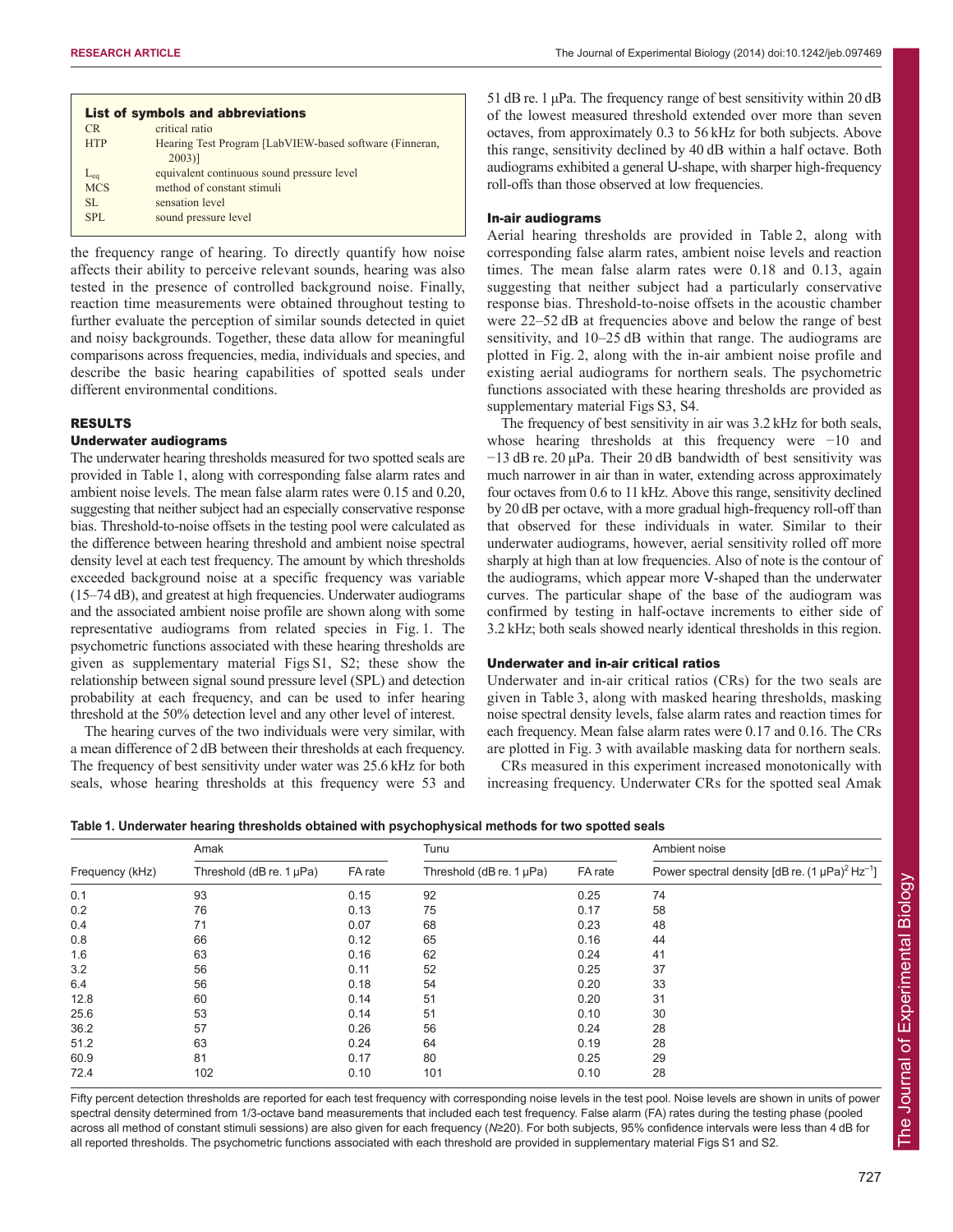

**Fig. 1. Underwater audiograms for two spotted seals, Amak (filled circles) and Tunu (open circles), obtained using psychophysical methods.** Ambient noise in the underwater testing enclosure is plotted as a dashed line corresponding to the right-hand *y*-axis. The ambient noise profile comprises power spectral density levels [in dB re. (1  $\mu$ Pa)<sup>2</sup> Hz<sup>-1</sup>] calculated from the median of 1/3-octave band 50th percentile levels measured across all sessions. For comparison, behavioral audiograms are also shown for harbor seals [1, *N*=2 (Kastelein et al., 2009)], ringed seals [2, *N*=2 (Terhune and Ronald, 1975a)] and harp seals [3, *N*=1 (Terhune and Ronald, 1972)]. SPL, sound pressure level.

ranged from 14 dB at 0.2 kHz to 30 dB at 25.6 kHz. Aerial CRs for the spotted seal Tunu ranged from 12 dB at 0.1 kHz to 27 dB at 25.6 kHz. Amak's underwater CRs were not significantly different from Tunu's aerial CRs  $(t_8=1.77, P=0.11)$ . Furthermore, Tunu's three underwater CRs (14, 20 and 26 dB at 0.2, 3.2 and 12.8 kHz, respectively) were not significantly different either from his own aerial CRs ( $t_2$ =1.63, *P*=0.24) or Amak's underwater CRs ( $t_2$ =0.49, *P*=0.68) at the same test frequencies.

# Reaction times

Median reaction times obtained in air under quiet conditions are reported in Table 2 for each frequency at threshold, or 0 dB sensation level (SL), and 20 dB above threshold (20 dB SL).



**Fig. 2. Aerial audiograms for two spotted seals, Amak (filled circles) and Tunu (open circles), obtained using psychophysical methods.** Ambient noise in the acoustic testing chamber is plotted as a dashed line corresponding to the right-hand *y*-axis. The noise profile comprises power spectral density levels [in dB re. (20  $\mu$ Pa)<sup>2</sup> Hz<sup>-1</sup>] calculated from the median of 1/3-octave band 50th percentile levels measured across all sessions. Previously published thresholds are shown for harbor seals [1, *N*=1 (Reichmuth et al., 2013)] and harp seals [2, *N*=1 (Terhune and Ronald, 1971)]. SPL, sound pressure level.

Response times near threshold were typically less than 600 ms, and varied with frequency. Tunu's overall median reaction time at threshold was 475 ms while Amak's was 380 ms. As expected, reaction times were shortest for the loudest sounds presented at a particular frequency. For signals whose levels exceeded threshold by 20 dB, Tunu's median reaction times stabilized at 234 ms and Amak's at 182 ms. Reaction times were different between subjects at both 0 dB SL ( $t_{14}$ =2.58, *P*=0.02) and 20 dB SL ( $t_{14}$ =3.29, *P*=0.01).

The median reaction times obtained in the aerial masking experiment are reported in Table 3 for each frequency at 0 and 20 dB SL. As observed with the aerial audiogram data, reaction times at threshold were longer and more variable than those measured at the higher stimulus level. Under masked conditions, Tunu's reaction

**Table 2. In-air hearing thresholds obtained with psychophysical methods for two spotted seals**

| Frequency<br>(kHz) | Amak                         |         |                              | Tunu                        | Ambient noise                |         |                              |                             |                                                                        |
|--------------------|------------------------------|---------|------------------------------|-----------------------------|------------------------------|---------|------------------------------|-----------------------------|------------------------------------------------------------------------|
|                    | Threshold<br>(dB re. 20 µPa) | FA rate | Latency at<br>$0$ dB SL (ms) | Latency at<br>20 dB SL (ms) | Threshold<br>(dB re. 20 µPa) | FA rate | Latency at<br>$0$ dB SL (ms) | Latency at<br>20 dB SL (ms) | Power spectral density<br>[dB re. $(20 \,\mu Pa)^2$ Hz <sup>-1</sup> ] |
| 0.075              | 47                           | 0.16    | 289                          | 216                         | 42                           | 0.16    | 527                          | 230                         | 20                                                                     |
| 0.1                | 41                           | 0.28    | 363                          | 260                         | 39                           | 0.14    | 565                          | 251                         | 14                                                                     |
| 0.2                | 25                           | 0.19    | 302                          | 182                         | 29                           | 0.20    | 475                          | 301                         | $-2$                                                                   |
| 0.4                | 13                           | 0.14    | 494                          | 185                         | 15                           | 0.13    | 485                          | 243                         | $-14$                                                                  |
| 0.8                | 3                            | 0.03    | 502                          | 306                         | 6                            | 0.08    | 507                          | 229                         | $-19$                                                                  |
| 1.6                | -1                           | 0.03    | 439                          | 141                         | $-3$                         | 0.09    | 472                          | 265                         | $-20$                                                                  |
| 2.3                | $\Omega$                     | 0.17    | 421                          | 133                         | $-1$                         | 0.12    | 512                          | 216                         | $-22$                                                                  |
| 3.2                | $-10$                        | 0.25    | 697                          | 160                         | $-13$                        | 0.09    | 605                          | 282                         | $-23$                                                                  |
| 4.5                | $-7$                         | 0.28    | 293                          | 171                         | $-8$                         | 0.07    | 529                          | 222                         | $-24$                                                                  |
| 6.4                | $-1$                         | 0.27    | 409                          | 205                         | $-3$                         | 0.21    | 449                          | 234                         | $-22$                                                                  |
| 12.8               | 14                           | 0.19    | 380                          | 196                         | 8                            | 0.07    | 442                          | 242                         | $-28$                                                                  |
| 18.1               | 21                           | 0.10    | 411                          | 227                         | 24                           | 0.03    | 247                          | 195                         | $-28$                                                                  |
| 25.6               | 35                           | 0.22    | 206                          | 150                         | 37                           | 0.21    | 435                          | 302                         | -                                                                      |
| 36.2               | 44                           | 0.21    | 204                          | 142                         | 45                           | 0.22    | 248                          | 191                         |                                                                        |
| 51.2               | 57                           | 0.19    | 243                          | 140                         | 57                           | 0.13    | 367                          | 215                         |                                                                        |

Fifty percent detection thresholds are reported for each test frequency with corresponding ambient noise levels in the acoustic chamber. Noise levels are shown in units of power spectral density determined from 1/3-octave band measurements that included each test frequency. False alarm (FA) rates during the testing phase (pooled across all method of constant stimuli sessions) are also given for each frequency (*N*≥20). Mean reaction times are shown at threshold (0 dB SL) and 20 dB above threshold (20 dB SL) for each frequency. For both subjects, 95% confidence intervals were less than 4 dB for all reported thresholds. The psychometric functions associated with each threshold are provided in supplementary material Figs S3 and S4.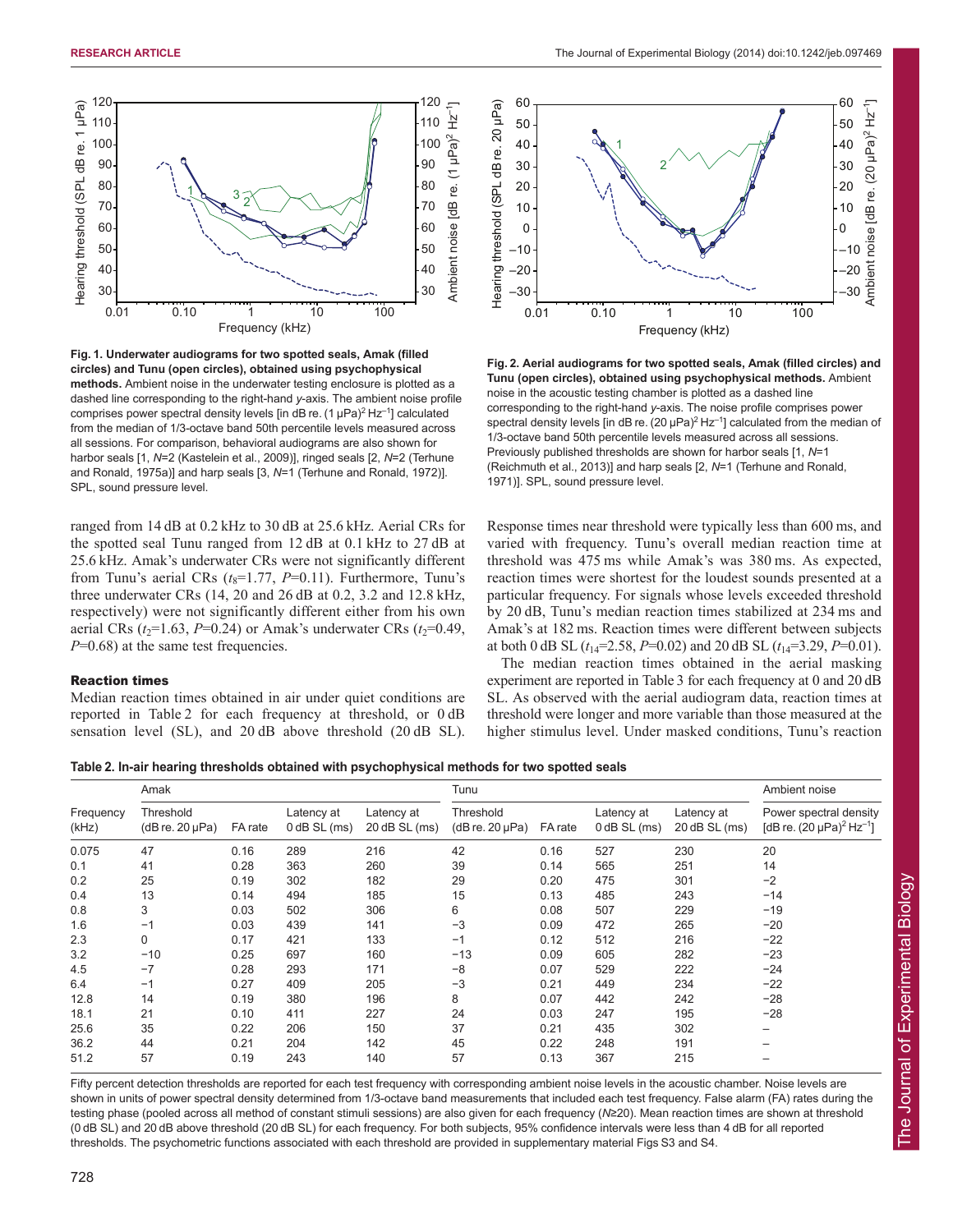| Frequency<br>(kHz) | Underwater critical ratios            |                                                   |                        |         | In-air critical ratios                      |                                                      |                        |         |                              |                             |
|--------------------|---------------------------------------|---------------------------------------------------|------------------------|---------|---------------------------------------------|------------------------------------------------------|------------------------|---------|------------------------------|-----------------------------|
|                    | Masked<br>threshold<br>(dB re. 1 µPa) | Masker<br>level [dB re.<br>$(1 \mu Pa)^2 Hz^{-1}$ | Critical<br>ratio (dB) | FA rate | Masked<br>threshold<br>$(dB re. 20 \mu Pa)$ | Masker<br>level [dB re.<br>$(20 \mu Pa)^2 Hz^{-1}$ ] | Critical<br>ratio (dB) | FA rate | Latency at<br>$0$ dB SL (ms) | Latency at<br>20 dB SL (ms) |
| 0.1                | 119                                   | 103                                               | 16                     | 0.06    | 61                                          | 49                                                   | 12                     | 0.10    | 414                          | 248                         |
| 0.2                | 99                                    | 86                                                | 14                     | 0.22    | 63                                          | 49                                                   | 14                     | 0.17    | 367                          | 222                         |
| 0.4                | 96                                    | 81                                                | 15                     | 0.26    | 50                                          | 35                                                   | 15                     | 0.16    | 367                          | 279                         |
| 0.8                | 92                                    | 76                                                | 16                     | 0.12    | 42                                          | 26                                                   | 16                     | 0.17    | 622                          | 373                         |
| 1.6                | 90                                    | 73                                                | 18                     | 0.13    | 36                                          | 17                                                   | 19                     | 0.19    | 489                          | 308                         |
| 3.2                | 87                                    | 66                                                | 21                     | 0.21    | 26                                          |                                                      | 18                     | 0.06    | 387                          | 256                         |
| 6.4                | 90                                    | 66                                                | 24                     | 0.16    | 41                                          | 17                                                   | 24                     | 0.18    | 586                          | 182                         |
| 12.8               | 96                                    | 70                                                | 27                     | 0.14    | 55                                          | 31                                                   | 24                     | 0.26    | 392                          | 162                         |
| 25.6               | 93                                    | 73                                                | 30                     | 0.19    | 74                                          | 47                                                   | 27                     | 0.16    | $\qquad \qquad \blacksquare$ |                             |

## **Table 3. Underwater and in-air masked hearing thresholds and critical ratios obtained in the presence of octave-band noise for two spotted seals at nine frequencies**

Underwater critical ratios were obtained with Amak and in-air critical ratios were obtained with Tunu. Also reported for each frequency are corresponding masker spectral density levels and test phase false alarm (FA) rates (pooled across method of constant stimuli sessions, *N*≥20). For the in-air data, reaction times at threshold (0 dB SL) and 20 dB above threshold (20 dB SL) are also provided.

time to threshold-level stimuli was 403 ms, and at 20 dB SL his reaction time was 252 ms. The response times of this seal in the presence of masking noise were not significantly different from his response times obtained under quiet conditions, either at threshold  $(t_7=1.04, P=0.33)$  or at 20 dB SL  $(t_7=0.08, P=0.94)$ .

# **DISCUSSION**

# Underwater hearing

The spotted seal underwater audiograms obtained in this study agree well with published thresholds for the harbor seal (Møhl, 1968; Terhune, 1988; Kastelein et al., 2009; Reichmuth et al., 2013). However, the spotted seal hearing thresholds are considerably lower than existing underwater data for other Arctic seals. Published thresholds for harp (Terhune and Ronald, 1972) and ringed seals (Terhune and Ronald, 1975a) are elevated across most of the frequencies tested, although there is better agreement with the spotted seal audiograms at the highest frequencies. While this could indicate species differences, more recent auditory data suggest that the hearing capabilities of spotted and ringed seals are actually quite



**Fig. 3. Underwater and in-air critical ratios for two spotted seals measured in the presence of octave-band masking noise.** Underwater critical ratios are shown for Amak (filled circles) and in-air critical ratios are shown for Tunu (open circles) at nine frequencies. Also plotted are underwater critical ratios for harbor [1, *N*=1 (Southall et al., 2000)] and ringed seals [2, *N*=2 (Terhune and Ronald, 1975b)], and aerial critical ratios for harbor [3, *N*=1 (Southall et al., 2003)] and harp seals [4, *N*=1 (Terhune and Ronald, 1971)].

similar (J.M.S., unpublished). When compared with fully aquatic species such as bottlenose dolphins (*Tursiops truncatus*) or harbor porpoises (*Phocoena phocoena*) (Johnson, 1967; Kastelein et al., 2002; Kastelein et al., 2010), spotted seals hear nearly as well in water in their range of best sensitivity, although this range is shifted lower in frequency for the seals. While the cetaceans have higher upper-frequency limits, the seals hear considerably better below 10 kHz, suggesting that they may be more vulnerable to the effects of anthropogenic noise.

An important aspect of any psychoacoustic study is a thorough description of ambient noise in testing environments. Although the time-varying nature of background noise is difficult to characterize, the 50th percentile statistical method used in this experiment more accurately describes temporal variability in noise than do typical methods using  $L_{eq}$  values (equivalent continuous SPLs) (Mulsow and Reichmuth, 2010; Reichmuth et al., 2013). Based on the critical ratios obtained for the subjects in this study, frequencies of concern for possible masking of underwater hearing thresholds are 3.2–36.2 kHz. Threshold-to-noise offsets of approximately one CR in this range suggest that masking noise may have marginally influenced these thresholds. Although ambient measurements were obtained in test-ready conditions, they do not represent the exact noise conditions concurrent with each signal presentation. Therefore, the combination of CRs and measured average noise conditions informs the interpretation of these underwater hearing data, but does not allow a definitive analysis given the difficulty of quantifying the effect of temporal fluctuations in noise on thresholds.

The absolute audiograms reported here provide information about the range of frequencies that are detectable by spotted seals, and that may be most relevant in terms of noise exposures. It is important to note that, even if masking of important stimuli is not occurring, the acoustic environment is still altered with the addition of background noise. Such changes may be ecologically significant for acoustically vigilant Arctic seals that utilize auditory cues to orient to features in their environment (Elsner et al., 1989). The broad range of best sensitivity under water suggests that spotted seals may be attending to auditory stimuli across seven or more octaves. This expanded range – relative to the aerial hearing abilities of terrestrial carnivores, and extending upwards toward the high-frequency hearing limits of fully aquatic cetaceans – is likely related to the enhanced role of bone and tissue conduction under water and the operation of different constraints on hearing in each medium (Hemilä et al., 2006; Nummela, 2008). High-frequency hearing supports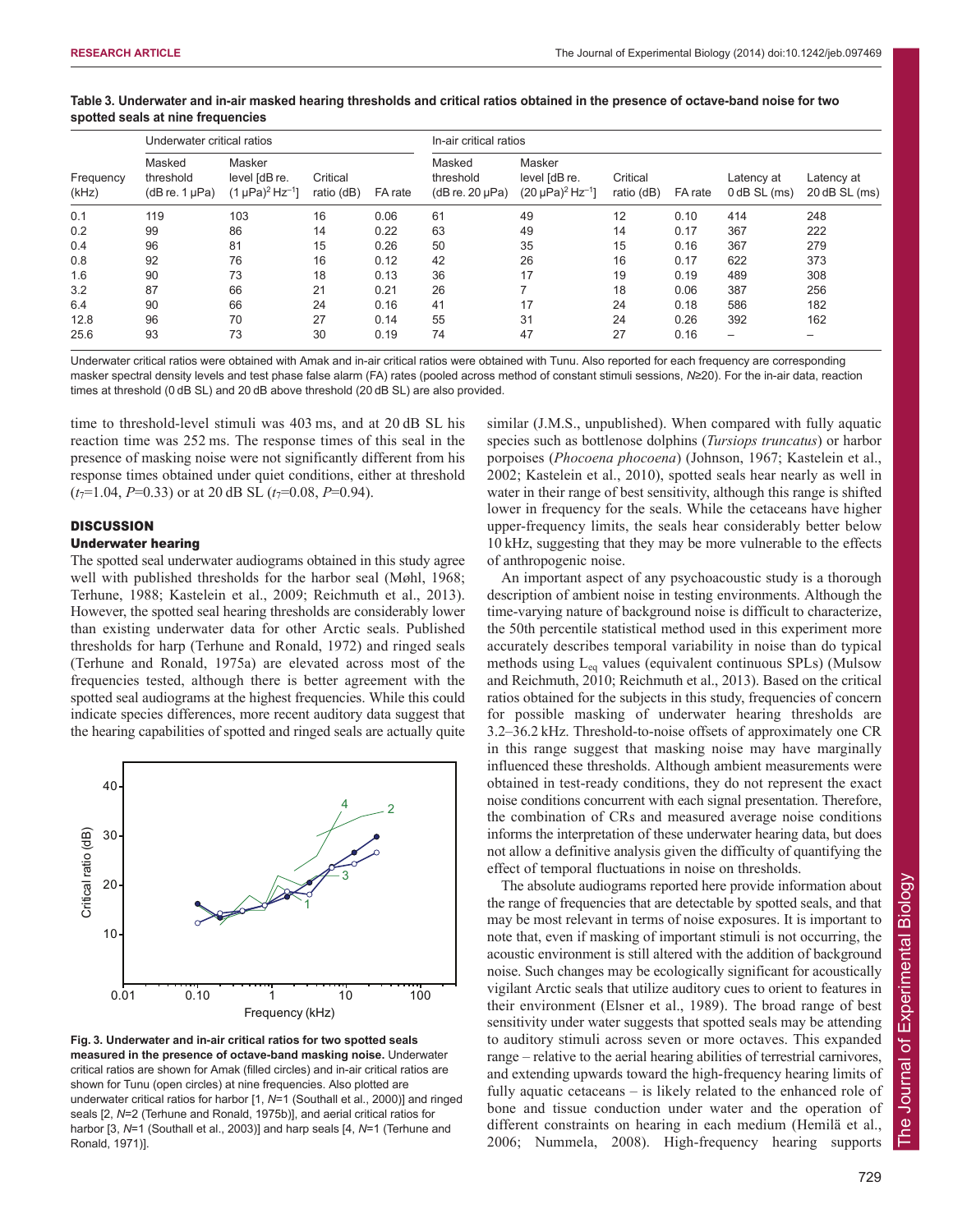localization abilities (Heffner and Heffner, 2008; Nummela and Thewissen, 2008), and may allow detection of relevant stimuli such as predator vocalizations. However, while high-frequency hearing sensitivity seems to be a derived characteristic of seals, the ecological and adaptive significance of their wide range of sensitive underwater hearing remains uncertain.

# In-air hearing

The spotted seal aerial thresholds measured in this study are the lowest reported for any marine mammal. Compared with available data for seals, Amak and Tunu's thresholds are most comparable to those of harbor seals. The data reported in this experiment are similar to those measured previously for an adult harbor seal tested in the same acoustic chamber (Reichmuth et al., 2013), except at the frequency of best sensitivity, where the spotted seal thresholds are roughly 8 dB lower. The lower thresholds measured for the spotted seals at 3.2 kHz may be attributable to the age of these subjects, who were 15 years younger than the harbor seal at the time of testing. Existing harp seal thresholds (Terhune and Ronald, 1971) – the only aerial data available for ice seals – are substantially elevated across the frequency range of hearing relative to the thresholds measured in this study. While some have suggested that these thresholds were elevated by background noise (Moore and Schusterman, 1987; Watkins and Wartzok, 1985), they were more likely influenced by methodological factors. During testing, the harp seal's head was submerged immediately prior to each trial, which may have impeded the aerial sound conduction pathway (Terhune and Ronald, 1971).

Recent studies have shown that most previously reported hearing thresholds for seals – particularly aerial thresholds – were masked because of inadequate control of the ambient noise background in testing enclosures, leading to underestimates of sensitivity and confounding interpretations of amphibious hearing (Reichmuth et al., 2013). Based on the low aerial thresholds obtained in this study, combined with the CR data, there is some concern for potential masking from 1.6 to 6.4 kHz, where threshold-to-noise offsets are within a few dB of one CR. However, the ambient noise levels in the acoustic chamber approach the limit of detectability for the measurement instrumentation used; threshold-to-noise offsets are therefore conservative at frequencies from 0.8 to 20 kHz, making it difficult to rule out the influence of masking. Regardless, the extremely quiet testing conditions during this experiment enabled the measurement of very low aerial thresholds for both seals, which conservatively estimate hearing sensitivity for this species. In light of thresholds measured for pinnipeds generally that approach or fall below  $0 dB$  re.  $20 \mu Pa$ , and especially the spotted seal audiograms obtained in this experiment, it appears that the effects of airborne anthropogenic noise may be of particular concern for these species.

These results suggest that spotted seals have not lost their acute ability to perceive aerial sounds in their transition to a semi-aquatic lifestyle. In fact, the spotted seal thresholds reported herein describe hearing sensitivity comparable to that of terrestrial carnivores (e.g. Heffner, 1983; Heffner and Heffner, 1985a; Heffner and Heffner, 1985b; Kelly et al., 1986). Although the terrestrial species have higher upper-frequency limits and somewhat broader ranges of best sensitivity, at mid to low frequencies there is a high degree of similarity between the hearing of these marine carnivores and their terrestrial counterparts. For seals that forage at sea but remain tied to sea ice for activities such as whelping and molting, this is not unexpected. Spotted seals are vigilant when hauled out on ice floes and are susceptible to acoustic disturbance (Boveng et al., 2009), which is supported by their sensitivity to airborne sounds.

## Amphibious comparison

It is relevant to consider the extent to which the auditory systems of amphibious animals may be adapted for use in one medium or the other. To account for the acoustic impedance difference between media, a basic comparison can be made between underwater and inair thresholds in terms of energy, given certain assumptions about plane wave propagation in small testing enclosures. An energetic comparison of best hearing sensitivity can be estimated from the measured pressure thresholds for the spotted seals as −131 dB re. 1 W m–2 in water and −133 dB re. 1 W m–2 in air. These spotted seal data are discussed in terms of pressure rather than intensity because the seal ear is thought to be sensitive primarily to sound pressure, as is true for most mammals; for further discussion of this issue see Kastak and Schusterman (Kastak and Schusterman, 1998), Finneran et al. (Finneran et al., 2002) and Reichmuth et al. (Reichmuth et al., 2013). Regardless of metrics, it is clear that these seals possess efficient sound reception pathways both in water and in air, allowing auditory capabilities comparable to those of hearing specialists in either environment.

# Auditory masking

The finding that spotted seal CRs are consistent with those of harbor seals in both air and water (Southall et al., 2000; Southall et al., 2003) provides further evidence for similar hearing between the two species and supports the general trend of low CRs in seals (Reichmuth, 2012). It has been suggested that such low CRs might be an adaptation for detection of signals in relatively noisy marine environments (Southall et al., 2000). Although the spotted seal CRs increase with frequency at a rate similar to that of most mammals (Fay, 1988), their consistently lower CRs indicate that signal detection within background noise is an enhanced capability for these seals. In fact, the CRs measured in this study are among the lowest reported for mammals (Fay, 1988).

Significantly, the spotted seal CRs do not differ across media or subjects. Although underwater and aerial hearing sensitivity are quite different, this finding for CRs is expected and confirms earlier hypotheses. Because sound transmission through the medium and auditory pathway similarly influences signals and noise, CRs – which are based on relative differences between the two – are the same for seals listening above or below water (Renouf, 1980; Turnbull and Terhune, 1990; Southall et al., 2003).

When compared with masking data for other ice seals, these CRs are within 8 dB of those reported in air for one harp seal except at the highest frequency (Terhune and Ronald, 1971); the especially high CR at 8.6 kHz can be explained by the harp seal's behavior during testing (Terhune and Ronald, 1971). The spotted seal CRs are also quite different from those obtained in water for two ringed seals (Terhune and Ronald, 1975b). These differences have implications for our understanding of auditory filtering in ice seals. Based on the CR equal power method (Richardson et al., 1995), estimated masking bandwidths are 2–16% of center frequency in this experiment, with one exception for one subject at 0.1 kHz (40%). Above 0.2 kHz, estimated auditory filter widths are roughly a constant percentage of center frequency. This finding of critical bandwidths of less than onethird of an octave is in contrast to the previous estimates for ice seals reviewed by Richardson et al. (Richardson et al., 1995). It is important to note that these indirect estimates often differ from direct critical bandwidth measurements (Richardson et al., 1995; Southall et al., 2003). Regardless, these data suggest that critical bands in ice seals are narrower than previously believed. Future studies involving direct measurement of critical bandwidth are necessary to characterize auditory filter parameters in ice seals.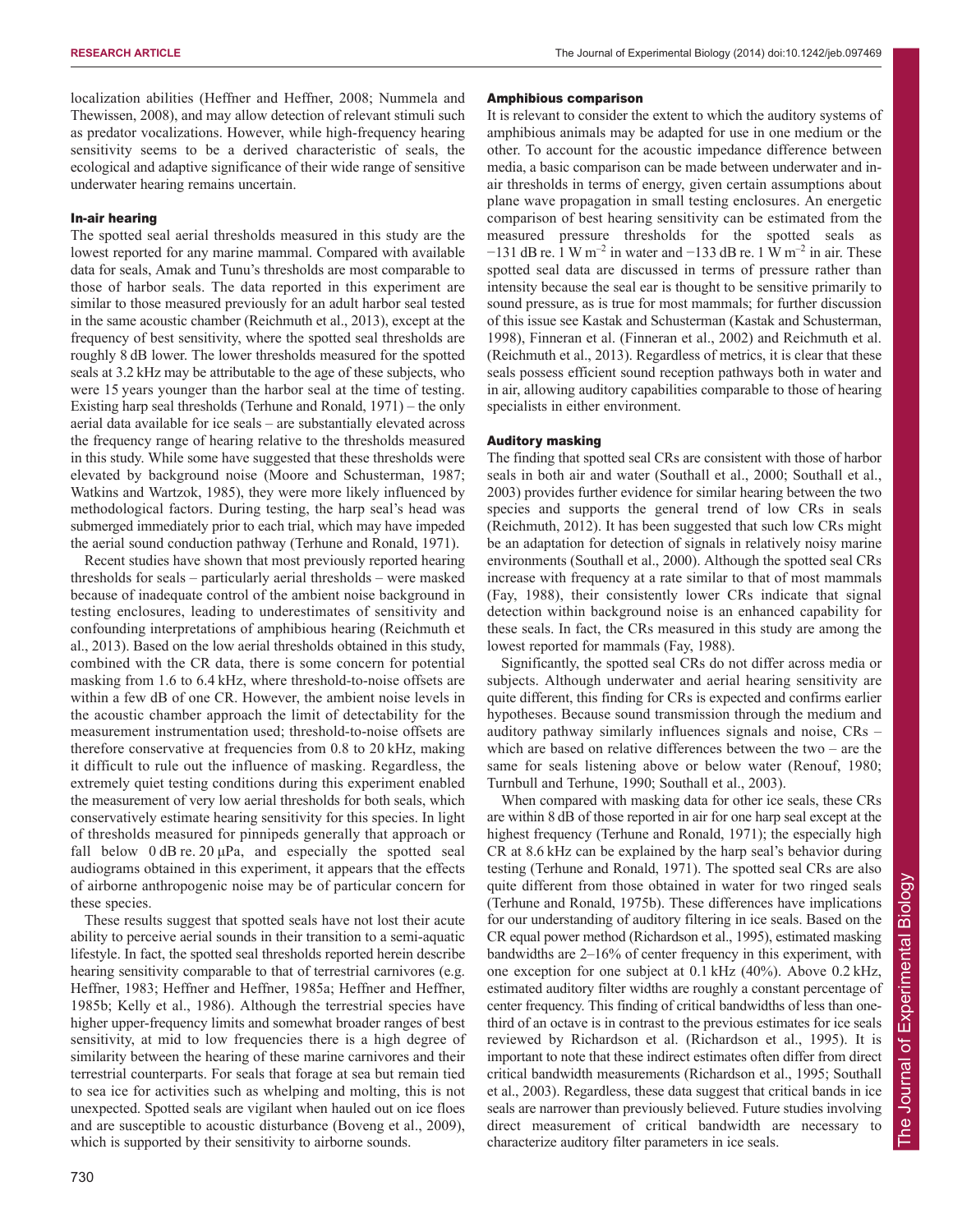In addition to informing cross-species comparisons and providing insight into auditory processing, these CRs can be applied to management decisions. Masking data describe the efficiency with which individuals can extract meaningful signals from noise, as well as their susceptibility to increasing ambient noise levels. The CRs reported herein can be used to quantitatively estimate zones of masking for spotted seals exposed to relevant signals embedded within natural or anthropogenic noise. While these estimates do not account for release from masking due to spatial or other complex factors, they do delineate the outer bounds of masking surrounding a given sound source.

## Response latency under different environmental conditions

Comparing reaction time measures across subjects and acoustic testing environments provides additional insight into auditory perception in quiet and noise. In contrast to the measured hearing thresholds, response latencies showed more individual variation. The difference in latencies for the two seals tested under identical conditions underscores the importance of within-individual comparisons when examining the influence of any factor (e.g. background noise) on perception.

In this study, reaction time data for the same individual in the unmasked and masked experiments is a proxy for perceptual loudness under these different signal and noise conditions (Moody, 1970). During the masking experiment, the absolute level of the stimulus was considerably higher than during audiogram testing at the same frequency. Despite 20–50 dB differences in absolute SPL, however, latencies were no different for signals of the same SL across the two noise conditions. This is because sensation level relates the amplitude of the target stimulus to sensory threshold. The different test signals were perceptually equated by the presence of noise in the environment, as expected based on the CR data and confirmed by the equal response times in both cases. Thus it is clear that CRs and reaction times are different metrics for quantifying the same phenomenon: the effects of noise on perception. Both data sets indicate that the addition of anthropogenic noise requires that a relevant sound be of considerably higher amplitude to achieve the same perceptual loudness as a sound received in quiet conditions.

## **Conclusions**

Little is known about the acoustic ecology of spotted seals, with no prior studies describing their hearing and few assessing their acoustic communication or behavior (Beier and Wartzok, 1979; Gailey-Phipps, 1984; Xiao-mei et al., 2012). The present study provides auditory profiles for two young spotted seals, addressing a significant knowledge gap. Comparisons of underwater and inair data demonstrate acute sensitivity in each medium, suggesting a need to consider anthropogenic noise effects both above and below the water's surface for these amphibious animals. Furthermore, these data reveal hearing capabilities comparable to those of the closely related harbor seal, suggesting that the larger knowledge base available for the harbor seal may be applied as a good first approximation for spotted seal auditory processing and ecology. Of special relevance to the present study is the remarkable similarity in data obtained for the two subjects in matched conditions. The high degree of agreement between thresholds measured with young, well-trained animals in controlled conditions lends confidence to the conclusion that these data represent species-typical hearing in spotted seals. Finally, the auditory data presented in this paper support the claim that seals have not traded their aerial hearing capabilities for superior underwater sound reception (Reichmuth et al., 2013). Rather, these spotted seals have retained acute hearing sensitivity in both media, consistent with an amphibious existence.

As human presence at high latitudes increases, it is necessary to assess the capacity of northern species to cope with changing environments. Anthropogenic noise is one of many threats facing pagophilic seals, and the ultimate persistence of these seals will depend on resilience in the face of multiple simultaneous stressors. Effective conservation depends first on an understanding of the potential impacts. Careful assessments of hearing for individual species can quantify both perceptual capabilities and the potential effects of increasing noise levels. This psychoacoustic study thoroughly describes the amphibious hearing capabilities of spotted seals, and informs best management practices for this vulnerable species in a rapidly shifting environment.

# MATERIALS AND METHODS General experimental methods **Test subjects**

The subjects were two young male spotted seals, *Phoca largha*, identified as Amak (NOA0006675) and Tunu (NOA0006674). Both subjects were 1 year old at the start of testing. These seals stranded as pups and were subsequently transferred to Long Marine Laboratory at the University of California at Santa Cruz. Neither seal had a known history of ear injury, exposure to ototoxic medication, or other complication that might affect their hearing capabilities. Their body masses at the start of testing were 42 and 34 kg, respectively, and their interaural distances were 15 and 14 cm. As true seals lack external pinnae, the interaural distance was measured as the curvilinear length between the meatal openings, measured dorsally.

The seals were housed outdoors at Long Marine Laboratory in free-flow seawater tanks with adjacent haul-out space. Both subjects were trained via operant conditioning methods using fish reinforcement to voluntarily participate in husbandry and research sessions. They underwent extensive training for the signal detection task prior to audiometric testing, which occurred from 2011 to 2013. Throughout this period, the seals received onethird to one-half of their daily diets (freshly thawed capelin) during experimental sessions. Their diets were established to maintain a healthy body mass and were not constrained for experimental purposes. Each seal generally participated in experimental sessions once per day for 5 days per week.

All research was conducted with the approval and oversight of the University of California at Santa Cruz Institutional Animal Care and Use Committee, with authorization from the Ice Seal Committee and the National Marine Fisheries Service of the United States (research permit 14535).

#### **Test environments**

Testing took place in two environments. The underwater environment comprised a circular, partially in-ground pool 1.8 m deep and 7.6 m in diameter. This concrete, epoxy-lined test pool was filled with seawater that ranged from 10 to 14°C. Aerial testing took place in a modified hemianechoic acoustic chamber (Eckel Industries, Cambridge, MA, USA) that contained a 3.3×2.3×2.2 m testing room with double-paneled stainless steel walls and ceiling lined with sound-attenuating, fiberglass-filled aluminium wedges. The solid floor of the acoustic chamber was covered with a 4 cm thick foam mat. The experiments were controlled remotely from an adjacent, sound-isolated room where the experimenter could monitor surveillance cameras in the test enclosure while remaining out of view.

#### **Psychoacoustic procedures**

Hearing thresholds were determined using similar behavioral methods for all experimental conditions. Each seal was trained to perform a go/no-go procedure with single-response audiometry, in which he touched a response target upon detecting an acoustic signal or withheld this response when he did not (Stebbins, 1970). To begin an experimental session, a trainer unaware of the individual trial conditions cued the subject to enter the test enclosure and place his head on a chin station positioned within a calibrated sound field. This station precisely controlled head position and ensured consistency across trials and sessions. A small light, placed in front of this station at eye level, was illuminated by the experimenter to define the 4 s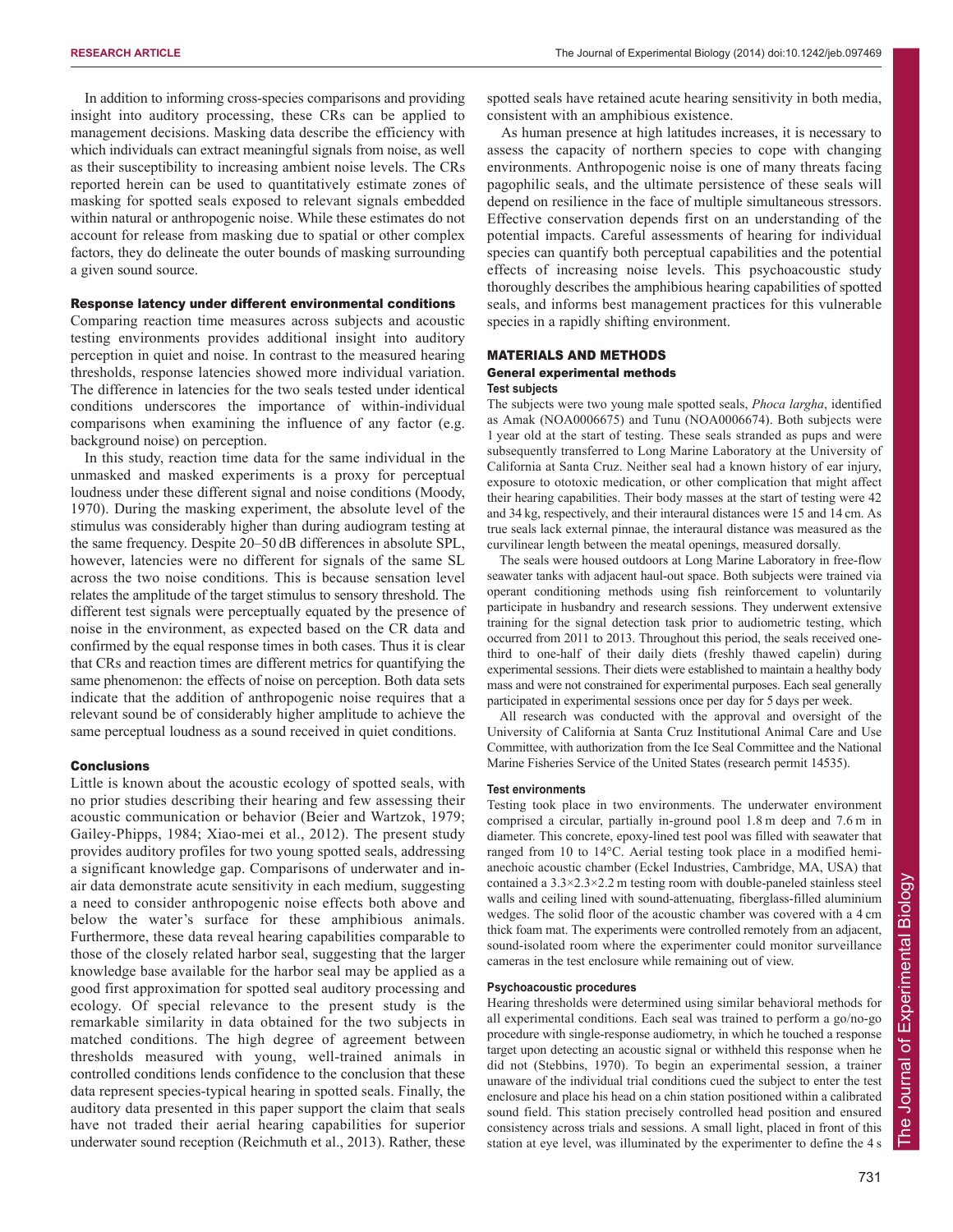duration of each individual trial. The response target – which the subject could press upon detection of a signal – was a PVC plate located 20 cm to the left of station. Each trial began when the subject was settled in the chin station and the trial light was turned on, and ended when the subject touched the response target or when the 4 s interval was complete and the light was extinguished.

Trials had two possible types – signal present or signal absent – and four possible outcomes. A correct detection occurred on signal-present trials when the subject touched the response target. A correct rejection occurred on signalabsent trials when the subject remained on station for the entire trial interval. Both correct responses were marked with a conditioned acoustic reinforcer (buzzer) triggered by the experimenter. The trainer, wearing a headset linked to the experimenter, was then instructed to deliver primary reinforcement (one fish) to the seal. Conversely, if the subject withheld a response when a signal was presented (miss) or touched the response target when no signal was generated (false alarm), he did not receive conditioned or primary reinforcement, and was allowed to progress to the subsequent trial. The trial sequence for each session was pseudorandomly predetermined according to a set ratio of signal-present to signal-absent trials. This sequence was constrained such that there were never more than four in a row of a given trial type; this further reduced the likelihood of the subject predicting the trial type over a typical Gellermann (Gellermann, 1933) series. Testing sessions included 40–60 trials. The frequencies for each experiment were tested successively in random order to avoid learning effects.

Two psychoacoustic procedures were used to determine hearing thresholds. An adaptive staircase method (Cornsweet, 1962) was used to estimate a preliminary threshold, followed by the method of constant stimuli (MCS) (Stebbins, 1970) for final threshold determination. Within a single testing session of either type, frequency was held constant while signal amplitude was varied. The absolute threshold at each frequency was defined as the SPL in dB r.m.s. re. 1  $\mu$ Pa (under water) or dB r.m.s. re. 20  $\mu$ Pa (in air) at which there was a 50% correct detection rate.

Adaptive staircase testing was conducted over multiple sessions at the start of each frequency to allow the subject to acclimate to the test signal and to establish the preliminary estimate of threshold. These sessions began with a signal level easily detected by the subject, after which the amplitude was decreased by 4 dB following each correct detection until the first miss. The experimenter would then adjust the signal amplitude up in 4 dB steps after each miss and down by 2 dB steps after each correct detection, until five descending misses within 6 dB of each other were obtained. These five misses made up the test phase. Finally, a cool-down phase concluded each session, consisting of four to six trials at a more salient level – approximately 20 dB above the estimated threshold – to ensure stimulus control on the signal detection task. Once testing performance had stabilized, the preliminary threshold was estimated as the mean of three individual session thresholds within 3 dB of one another.

Subsequent MCS testing served to determine the final hearing threshold and proceeded as follows. Five signal levels were selected in 2 dB increments centered on the preliminary threshold obtained from adaptive staircase testing [+4, +2, +0 (preliminary threshold), −2 and −4 dB]. Each SPL was presented five times per session, distributed evenly into randomized blocks to eliminate any effect due to predictable changes in level. Final threshold was calculated using Probit analysis (Finney, 1971). This involved fitting the psychometric function to the proportion of correct responses obtained at each signal level, and using an inverse prediction to determine threshold at the 50% correct detection level. A minimum of two MCS sessions were used for this analysis, with additional sessions run until 95% confidence intervals were less than 4 dB.

Response bias was evaluated by monitoring false alarm rates, quantified as the percentage of signal-absent trials in which subjects reported a detection. To maintain a stable response bias (Schusterman, 1974), the proportion of signal-present trials was varied between 0.50 and 0.70 and the reinforcement ratio for correct detections to correct rejections was varied between 1:1 and 2:1. [A 2:1 reinforcement ratio was used for Amak at 72.4 kHz under water. Amak exhibited a conservative response bias at this frequency, with a false alarm rate of 0 for five sessions with a 70:30 signal to catch ratio, until the reinforcement ratio was adjusted.] Adjustment of these parameters occurred between but not within sessions. False alarm rates during each session's test phase were deemed acceptable if they were above 0 and below 0.3.

#### **Stimulus generation and calibration**

These experiments were conducted using the Hearing Test Program (HTP) virtual instrument (Finneran, 2003) built from LabVIEW software (National Instruments Corp., Austin, TX, USA). Signals were sent from HTP through an NI USB-6259 BNC M-series data acquisition module with an update rate of 500 kHz. For all experiments, test stimuli were 500 ms frequencymodulated sweeps with 10% bandwidth  $(\pm 5\%$  from the test frequency) and 5% rise and fall times on the signal. These narrow-band sweeps were used rather than pure tones to minimize variability in the received sound field (Kastelein et al., 2002; Finneran and Schlundt, 2007). The outgoing test stimuli were bandpass filtered as an added measure to ensure signal integrity, using a Krohn-Hite 3364 anti-aliasing filter (Krohn-Hite, Brockton, MA, USA). Subsequently, signals were sent through a TDT PA5 digital attenuator (Tucker-Davis Technologies, Alachua, FL, USA) and, in some cases, a Hafler P1000 power amplifier (for underwater audiogram testing at 6.4 kHz and below, and for the masking experiment at all frequencies; Hafler Professional, Tempe, AZ, USA) prior to reaching the transducer.

Stimulus calibration was performed daily. Immediately prior to each session, calibration tones at the test frequency were generated at various levels and transmitted into the test enclosure. Received signals were returned from a hydrophone or microphone (see below) through the same filter, NI hardware and HTP software used for signal generation. The update rate on the incoming signal was 500 kHz. Calibration signals were measured, compared with expected SPLs and examined in the frequency domain using fast Fourier transform analysis to ensure that the subject was receiving clean signals without harmonics. Sound level calibrations were conducted at the listening station in the absence of the subject.

#### **Ambient noise characterization**

Ambient noise measurements were taken daily at the center position of the seal's head during testing, using a battery-powered Brüel & Kjær 2250 sound analyzer (Brüel & Kjær A/S, Nærum, Denmark) with a calibrated Reson TC4032 low-noise hydrophone (0.01–80 kHz, ±2.5 dB; Reson A/S, Slangerup, Denmark) under water and a calibrated Brüel & Kjær 4189 freefield microphone (0.006–20 kHz) in air. One-minute, unweighted noise samples were recorded prior to each session and percentile statistics of 1/3 octave band levels were calculated from 1 min  $L_{eq}$  values for frequencies from 0.04 to 20 kHz. For frequencies from 20 to 78 kHz under water, a battery-powered Fostex FR-2 Field Memory Recorder (Fostex Company, Tokyo, Japan) was used in conjunction with the Reson TC4032. These highfrequency noise measurements were made on several days under testing conditions. In air, equipment limitations prevented absolute noise measurements lower than 0 dB re. 20 μPa above 20 kHz.

## Underwater audiograms

Underwater auditory thresholds for the two subjects were measured across the hearing range at 13 frequencies: 0.1, 0.2, 0.4, 0.8, 1.6, 3.2, 6.4, 12.8, 25.6, 36.2, 51.2, 60.9 and 72.4 kHz.

## **Stimulus generation and calibration**

In addition to the hardware described above, three underwater transducers were used to project stimuli into the test enclosure. These transducers were a National Undersea Warfare Center J-11 speaker (Newport, RI, USA) for 0.1–0.2 kHz signals, a Lubell Labs 1424 HP projector (Columbus, OH, USA) for 0.4–6.4 kHz, and an ITC 1042 projecting hydrophone (International Transducer Corporation, Santa Barbara, CA, USA) for 12.8–72.4 kHz. These transducers were decoupled from the underwater testing apparatus and suspended into the pool 5–6 m behind the subject, a distance that exceeded the theoretical near-field boundary (Siler, 1969) at all frequencies. The precise position of the transducer was frequency specific and based on spatial mapping of the received sound field. Prior to testing, mapping was conducted at each frequency to ensure acceptable variability  $(\pm 3 \text{ dB})$  in the test stimulus recorded at 25 positions on a  $14\times14\times14$  cm grid centered at the daily calibration position (i.e. the depth of the seal's ears in the center of the head). We used the Reson TC4032 hydrophone with a Reson EC6073 input module, or a calibrated ITC 1042 hydrophone (0.01–100 kHz, ±2.5 dB), as a receiver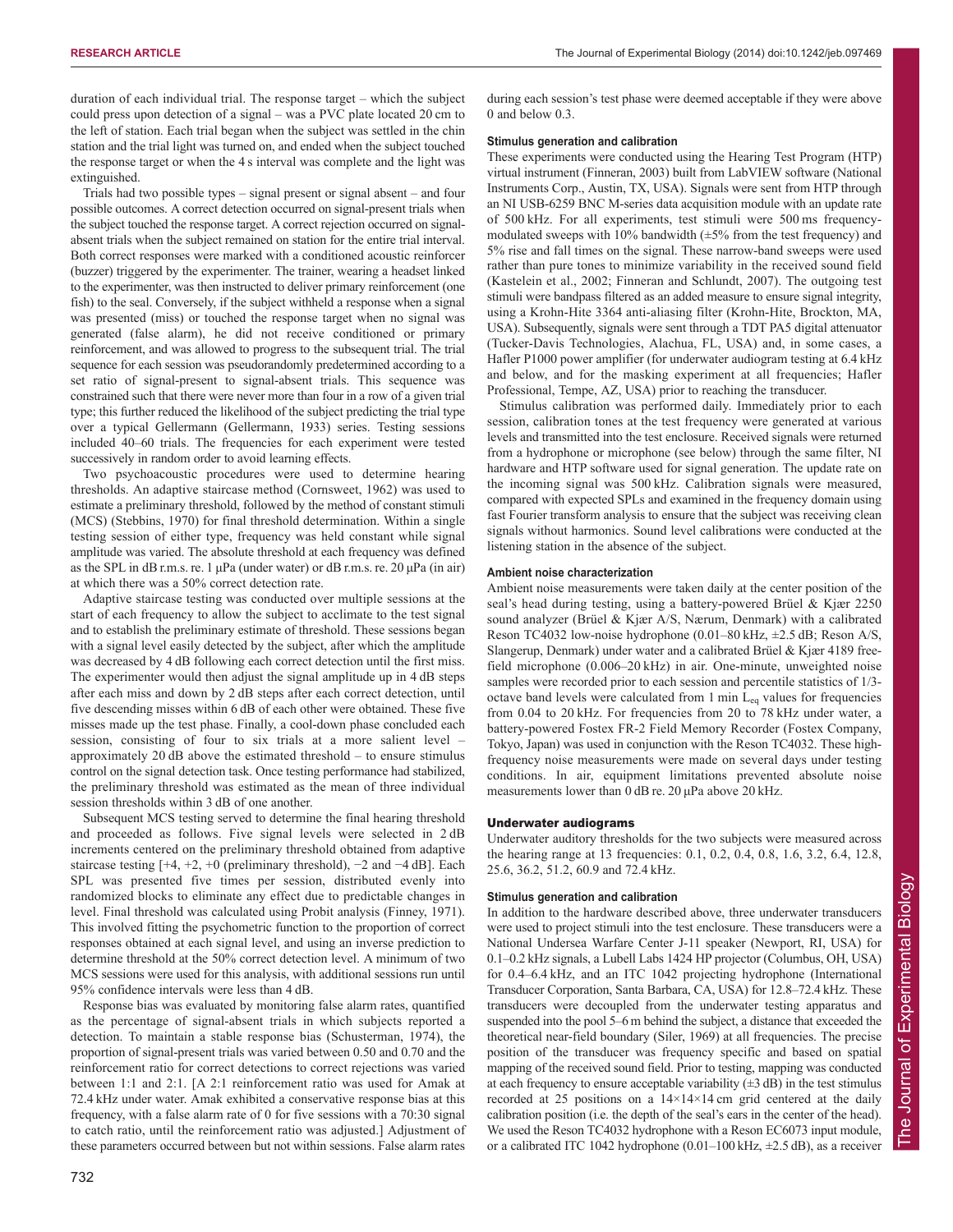for both mapping and calibration. During mapping, the speaker was moved around the testing enclosure until criteria were met, which determined the speaker's testing location for each frequency.

The underwater experimental apparatus consisted of a water-filled PVC frame with a mounted chin cup designed to position each animal's ears at a depth of 1 m, 0.75 m from the edge of the pool. This apparatus was located in the same position for all testing configurations with all subjects.

#### In-air audiograms

Aerial auditory thresholds were measured across the hearing range at 15 frequencies: 0.075, 0.1, 0.2, 0.4, 0.8, 1.6, 2.3, 3.2, 4.5, 6.4, 12.8, 18.1, 25.6, 36.2 and 51.2 kHz.

# **Stimulus generation and calibration**

In addition to the hardware described above, four aerial transducers were used to project stimuli. These speakers were the JBL 2245H (JBL Incorporated, Northridge, CA, USA) for 0.075, 0.1 and 0.8 kHz; the JBL 2123H for 0.2, 0.4 and 1.6–3.2 kHz; the Fostex FT96H for 4.5–36.2 kHz; and the Avisoft Vifa (Avisoft Bioacoustics, Berlin, Germany) for 51.2 kHz. A calibrated Josephson C550H microphone (0.02–20 kHz, ±2 dB; Josephson Engineering, Santa Cruz, CA, USA) or a calibrated Microtech MK301 microphone capsule (0.005–100 kHz, ±2 dB; Microtech Gefell GmbH, Gefell, Germany) with an ACO Pacific 4016 preamplifier and PS9200 power supply (ACO Pacific Incorporated, Belmont, CA, USA) was used for stimulus calibration and sound field mapping. The speakers were mounted in the acoustic chamber 0.6–1.2 m directly in front of the subject, at a frequency-specific distance determined by spatial mapping of the sound field. The near-field boundary was exceeded at every test frequency (Siler, 1969). The received sound field was measured at each frequency at 11 positions within a  $12 \times 12 \times 12$  cm grid surrounding the position of the animal's head during testing, in order to ensure acceptable variability (±3 dB). The grid points included locations coincident with the seal's left and right auditory meatus. The daily calibration position depended on frequency and was at the position of the left or right meatus, based on which location had a higher received level during sound field mapping.

The in-air experimental apparatus consisted of a U-shaped chin station that positioned the seal's ears 0.3 m above the floor of the chamber. The station included a plexiglass latency switch that the animal was trained to depress with his nose to initiate each trial. This enabled the measurement of time between signal onset and release of the switch as the subject moved to touch the response target.

#### Underwater and in-air CRs

Underwater and aerial masked hearing thresholds were obtained in the presence of octave-band noise centered on the frequency of the test signal. CRs – defined as the difference (in dB) between the SPL of the masked threshold and the spectral density level of the octave-band noise masker at the center frequency of the masking band (Fletcher, 1940; Scharf, 1970) – were obtained for each subject at nine frequencies: 0.1, 0.2, 0.4, 0.8, 1.6, 3.2, 6.4, 12.8 and 25.6 kHz. Amak completed testing at these nine frequencies under water, and Tunu completed the same testing in air. In addition, Tunu completed testing at three frequencies (0.2, 3.2 and 12.8 kHz) under water to cross-validate these data.

The masking task was similar to audiogram testing in each medium, the exception being that calibrated noise was paired with the duration of the trial light. Masking noise was presented only during the trial interval as a precaution to avoid loudness adaptation (Gelfand, 1981; Southall et al., 2000).

#### **Stimulus generation and calibration**

Test stimuli for the masking experiment were generated, calibrated and projected using the same hardware as that used for the audiograms. Noise stimuli were gated (500 ms rise time) octave-band white noise maskers, generated and filtered using AVS Audio Editor 7.1 (Online Media Technologies Limited, London, UK) or Adobe Audition CS6 (Adobe Systems Incorporated, San Jose, CA, USA) and analyzed using SpectraPLUS (Pioneer Hill Software LLC, Poulsbo, WA, USA). These maskers were produced (sampling rate 44.1 kHz, 16 bit resolution) and passed from the sound card of a computer to a Hafler P1000 power amplifier – where they were mixed with the test signals – prior to reaching the speaker. The only exception was the 25.6 kHz masker, which was generated and filtered using MATLAB (MathWorks, Natick, MA, USA) and transmitted from the computer through a Roland Quad-Capture USB 2.0 Audio Interface (sampling rate 192 kHz; Roland Corporation US, Los Angeles, CA, USA) and a Reson VP1000 voltage preamplifier (in air only) before reaching the amplifier. Test signals and masking noise were projected from the same speaker to avoid spatial release from masking (Terhune and Turnbull, 1989; Turnbull, 1994; Holt and Schusterman, 2007). For in-air CR determination, the speakers used were the same as for the in-air audiogram. For underwater testing, the J-11 was used at frequencies from 0.1 to 12.8 kHz and the ITC 1042 at 25.6 kHz.

The masking noise was filtered to ensure that spectral density levels were relatively flat  $(\pm 3$  dB in air;  $\pm 5$  dB under water) across the central 1/3-octave band at the daily calibration position. [At the two highest frequencies under water – 12.8 and 25.6 kHz – variability in spectral density levels was  $\pm$ 9 and  $\pm$ 7 dB, respectively. This resulted from narrowband peaks or troughs in the noise that were unable to be filtered. The primary 1/3-octave band criterion was met for both frequencies.] Noise stimuli were mapped prior to testing, across a subset of the mapping positions used for the test signals. Under water, 1 min noise samples were projected and received across nine positions in a 14×14 cm plane at the depth of the subject's ears. In air, 1 min noise samples were recorded across six positions in a  $12 \times 12$  cm plane at the height of the subject's ears. Each of the three 1/3-octave band levels across the entire octaveband masker was measured at every position, and acceptable variability was ±3 dB between all 1/3-octave bands across all positions in the mapping grid.

Before each testing session, both signal SPL and masking noise spectral density level were calibrated. The masker level was invariant throughout audiometric testing at a particular frequency. Masking noise spectral density levels  $[dB$  re.  $(1 \mu Pa)^2 Hz^{-1}$  underwater and dB re.  $(20 \mu Pa)^2 Hz^{-1}$  in air] were either 10 or 20 dB (determined by hardware limitations) above the hearing threshold measured for each frequency for the same subject. Because CRs are independent of masker level (Fay, 1988), this difference was unlikely to affect measurements. Noise stimuli were calibrated using SpectraPLUS to ensure that the 1/3-octave band centered on the test frequency was within 1 dB of the target level, and that the 1/3-octave bands above and below this central band were within 3 dB of the target level.

### Reaction times

Reaction times (in ms, between tone onset and release of latency switch) were automatically recorded in HTP on all signal-present trials correctly detected during aerial testing, in both quiet and noisy conditions. Data from MCS testing only were pooled across sessions to generate latency–intensity functions at each frequency for each condition. A least-squares power function (Moody, 1970) was used to fit these data and to interpolate reaction times at threshold and 20 dB SL. A comparison of median latencies across subjects in quiet conditions was conducted using a paired *t*-test. A direct comparison was also made between Tunu's audiogram latencies at 0 and 20 dB SL and those obtained at the same frequencies and sensation levels during CR testing.

#### **Acknowledgements**

This project was made possible by the contributions of the entire team at the Pinniped Cognition and Sensory Systems Laboratory, especially Caroline Casey, Kane Cunningham, Asila Ghoul, William Hughes, Jenna Lofstrom and Andrew Rouse. James Finneran generously provided access to the HTP software. We thank Brett Long and the Alaska SeaLife Center for assistance with animal acquisition. This manuscript was improved by the thoughtful comments of two anonymous reviewers.

#### **Competing interests**

The authors declare no competing financial interests.

#### **Author contributions**

J.M.S. was involved in all aspects of this study and responsible for manuscript preparation. B.L.S. was involved in design, measurement and analysis. C.R. was involved in all aspects and responsible for funding and animals.

#### **Funding**

Funding was provided by the International Association of Oil and Gas Producers, through their E&P Joint Industry Programme on Sound and Marine Life [award 22- 07-23].